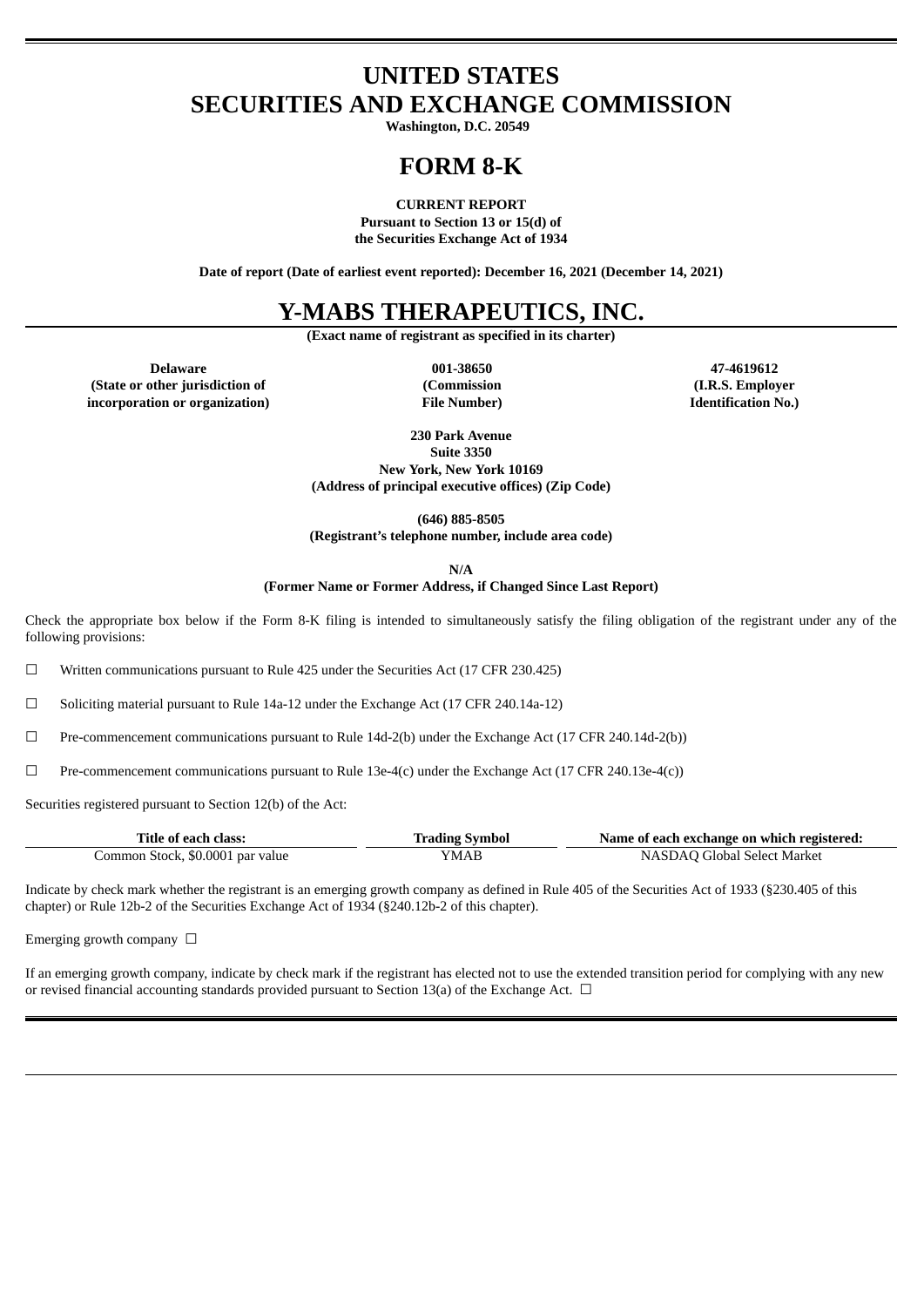#### Item 5.02 Departure of Directors or Certain Officers: Election of Directors: Appointment of Certain Officers: Compensatory **Arrangements of Certain Officers.**

On December 14, 2021, Y-mAbs Therapeutics Inc., (the "Company") entered into an employment agreement with Sue Smith whereby she is employed as the Company's Senior Vice President and Chief Commercial Officer effective as of January 1, 2022. Ms. Smith is 51 years old and has more than 25 years of US and global oncology and rare disease experience and for the past almost ten (10) years she was employed by Kyowa Kirin, Inc., most recently as Vice President, US Oncology Business Unit Head.

Under the terms of her employment agreement, Ms. Smith's annual base salary is \$400,000, or such greater amount as may from time to time be determined by the Company in its sole discretion. She is also eligible to receive an annual bonus of up to thirty-five percent (35%) of her base salary, subject to the Company's sole discretion. Additionally, Ms. Smith will receive a one-time, sign-on bonus in the sum of \$170,000 to be paid in January 2022. Further, Ms. Smith shall be entitled to participate in the Company's 2018 Equity Incentive Plan (the "Plan") related to the issuance of Options (as defined in the Plan) to purchase newly issued shares of the Company's common stock, par value of \$0.0001 per share (the "Common Stock"), upon the exercise of the Options. On December 14, 2021, Ms. Smith received Options to purchase 64,000 shares of the Company's Common Stock at an initial exercise price equal to the fair market value of the Shares on the date of the grant. All Options, including their vesting schedule, are governed by the terms of the Plan. Ms. Smith may be eligible for future grants at the sole discretion of the Company's board of directors.

Ms. Smith's employment with the Company continues for periods of one (1) year that are automatically renewed in the absence of ninety (90) days written advance notice by either party that they do not wish to renew the agreement. Ms. Smith may also voluntarily terminate her employment with the Company at any time upon ninety (90) days prior written notice. The Company may terminate the employment agreement Ms. Smith's employment "for cause" (as defined in the employment agreement) upon thirty (30) days prior written notice. In these situations, the Company is not required to provide Ms. Smith with any severance payments or benefits

In addition, the Company may terminate Ms. Smith's employment at any time for any reason upon ninety (90) days prior notice and Ms. Smith may terminate her employment upon thirty (30) days' prior written notice for "good reason" (as defined in the employment agreement). In these situations, or if the Company has provided notice of non-renewal, the Company has agreed to continue to pay Ms. Smith her then-existing base salary and also continue life and medical insurance coverage for a period of twelve (12) months from the effective date of termination.

Further, pursuant to the terms of her employment agreement, Ms. Smith may terminate her employment with the Company for any reason, on thirty (30) days' written notice within twelve (12) months following a "change of control" (as defined in the employment agreement). Any termination by the Company within twelve (12) months following a change of control shall also be deemed a termination by Ms. Smith due to a change of control. In these situations, the Company has agreed to pay to Ms. Smith, in addition to her usual prorated annual base salary up to the date of termination, a single lumpsum payment in an amount equal to six (6) times Ms. Smith's highest monthly base salary paid hereunder during the preceding twelve (12) month period, plus her average annual bonus received by her during the preceding year. Additionally, the Company has agreed to continue to provide to Ms. Smith all life and medical insurance benefits for a period of six (6) months after termination. Also, in the event of a change of control, all of Ms. Smith's outstanding stock options shall become fully and immediately vested.

Under the terms of the employment agreement, Ms. Smith has agreed (1) not to compete with the Company during her employment and for a period of one (1) year after the termination of her employment (2) not to solicit the Company's employees or certain orders, certain licensees, collaborators or customers during her employment and for a period of twelve (12) months after the termination of her employment (3) not to disclose the Company's confidential and proprietary information and (4) to assign to the Company related intellectual property developed during the course of her employment.

The information furnished pursuant to Item 5.02 on this Form 8-K shall not be deemed "filed" for purposes of Section 18 of the Securities Exchange Act of 1934, as amended (the "Exchange Act"), or otherwise subject to the liabilities of that section, nor shall it be deemed incorporated by reference into any other filing under the Securities Act or the Exchange Act, except as expressly set forth by specific reference in such a filing.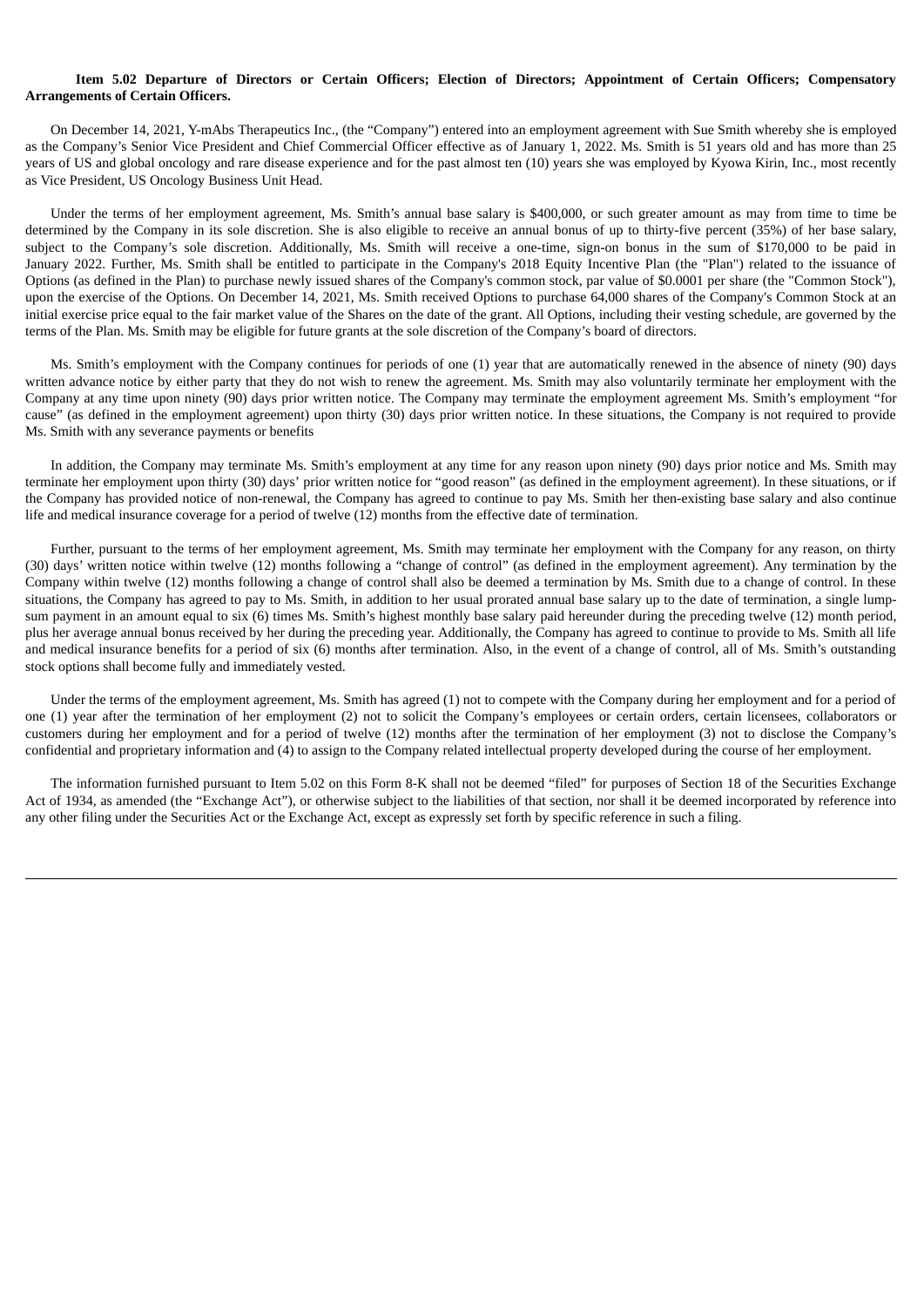### **Item 9.01. Financial Statements and Exhibits.**

(d) Exhibits

| <b>Exhibit No.</b><br>the contract of the contract of the contract of | <b>Description</b>                                                |
|-----------------------------------------------------------------------|-------------------------------------------------------------------|
| 104                                                                   | Interactive Data File (embedded within the Inline XBRL document). |